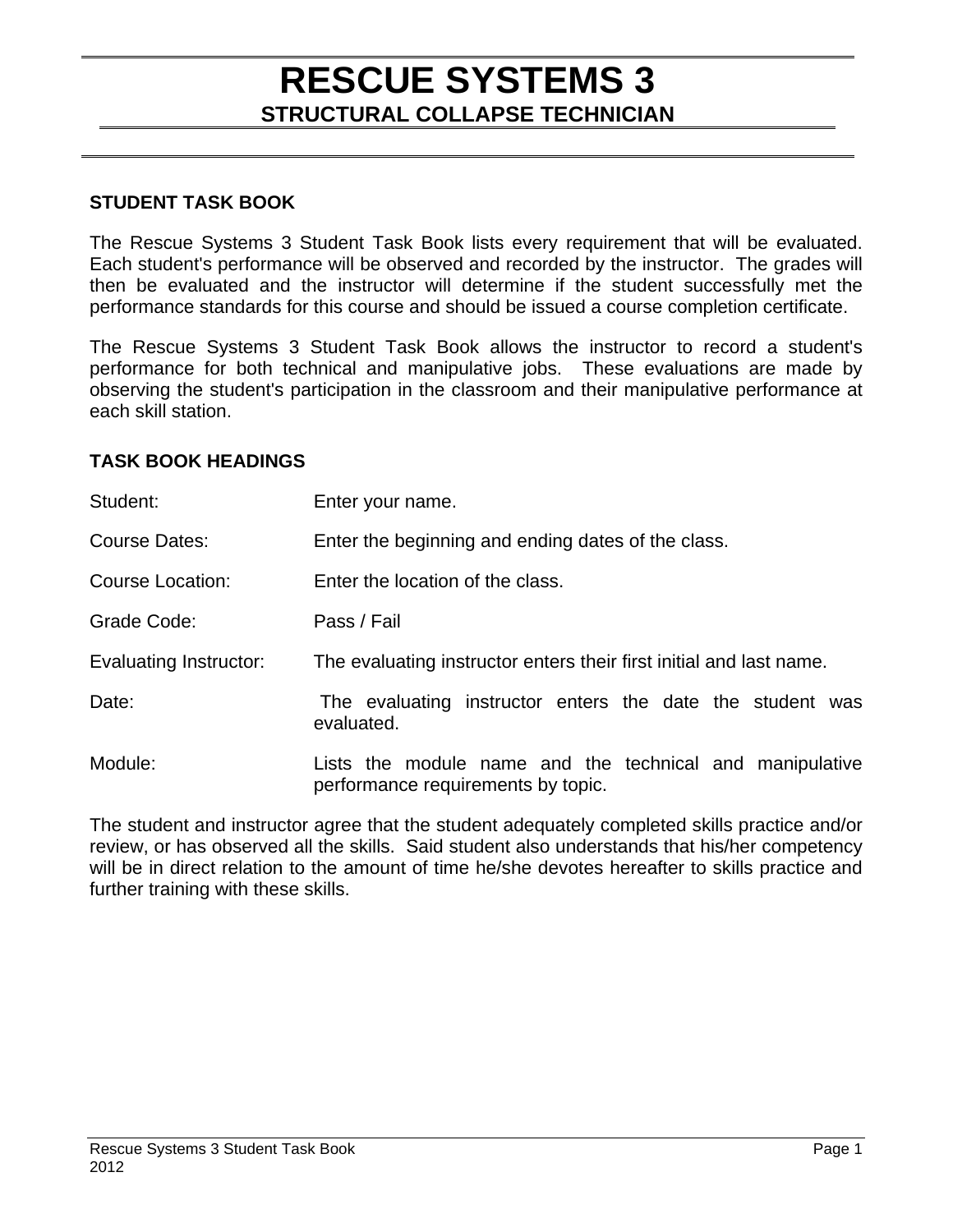| Student:                                                                           | <b>Course Dates:</b> |                                        |      |
|------------------------------------------------------------------------------------|----------------------|----------------------------------------|------|
| <b>Course Location:</b>                                                            | Grade<br>Code        | <b>Evaluating</b><br><b>Instructor</b> | Date |
| <b>SHORING</b>                                                                     |                      |                                        |      |
| Demonstrate the proper use of pneumatic shores                                     |                      |                                        |      |
| Understand how to construct a spot shore                                           |                      |                                        |      |
| Construct a vertical shore                                                         |                      |                                        |      |
| Construct a horizontal shore                                                       |                      |                                        |      |
| Understand how to construct a widow shore                                          |                      |                                        |      |
| Understand how to construct a door shore                                           |                      |                                        |      |
| Construct a raker shore                                                            |                      |                                        |      |
| Understand how to construct a sloped floor shore on an earth surface               |                      |                                        |      |
| Understand how to construct a sloped floor shore on a hard surface                 |                      |                                        |      |
| Understand how to perform a proper center punch test                               |                      |                                        |      |
| Understand the proper use of a powder actuated nail gun                            |                      |                                        |      |
| Complete online training for the powder actuated nail gun<br>(certification only)  |                      |                                        |      |
| Demonstrate the proper use of the powder actuated nail gun<br>(certification only) |                      |                                        |      |
| Demonstrate proper safety techniques                                               |                      |                                        |      |
| <b>COMMENTS:</b>                                                                   |                      |                                        |      |
|                                                                                    |                      |                                        |      |
|                                                                                    |                      |                                        |      |
|                                                                                    |                      |                                        |      |
|                                                                                    |                      |                                        |      |
|                                                                                    |                      |                                        |      |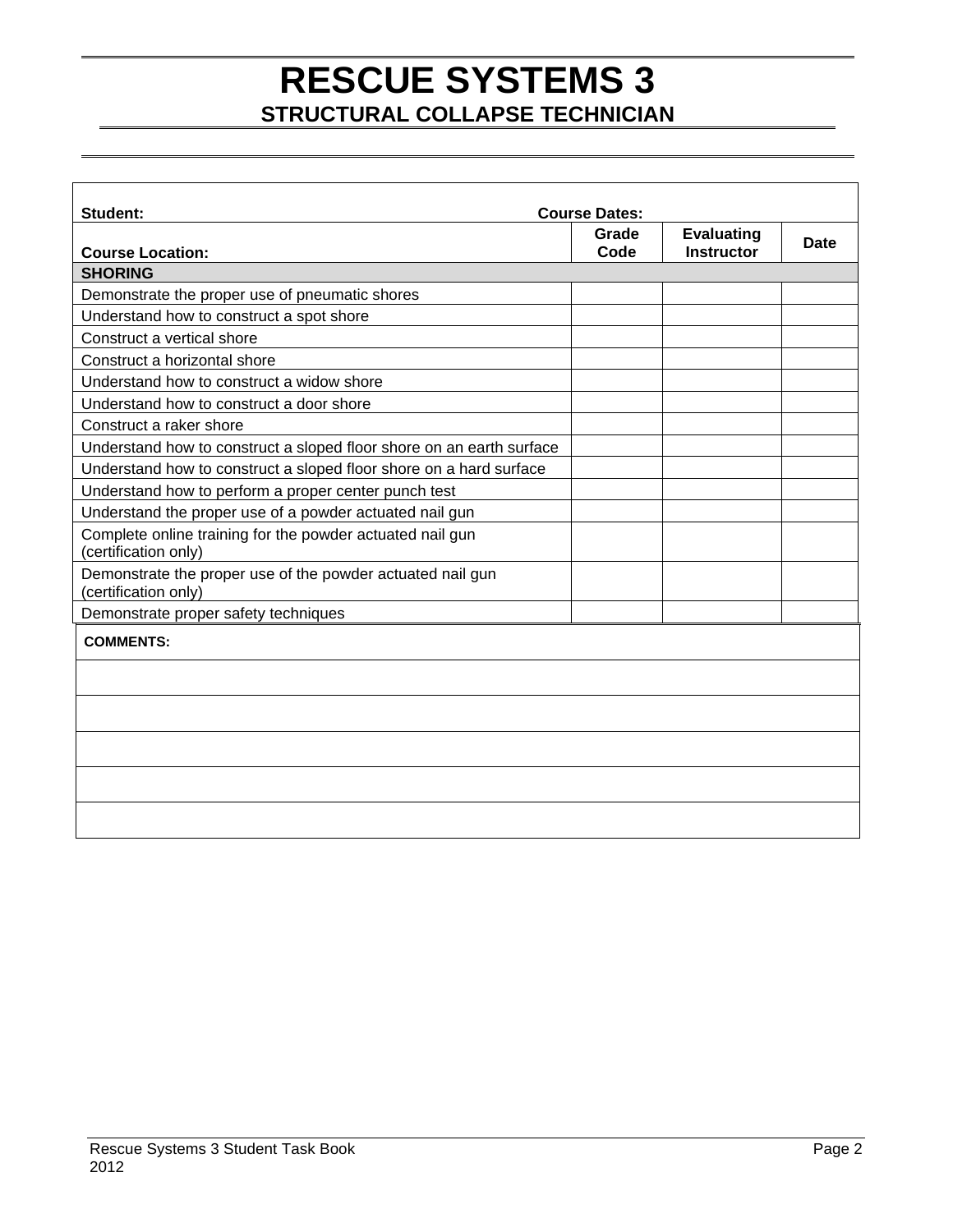| Student:<br><b>Course Dates:</b>                                                     |               |                                        |      |
|--------------------------------------------------------------------------------------|---------------|----------------------------------------|------|
| <b>Course Location:</b>                                                              | Grade<br>Code | <b>Evaluating</b><br><b>Instructor</b> | Date |
| <b>BREAKING / BREACHING / CUTTING / BURNING</b>                                      |               |                                        |      |
| Demonstrate the proper use of the concrete coring tool                               |               |                                        |      |
| Demonstrate the proper use of the hydraulic concrete breaking /<br>breaching system  |               |                                        |      |
| Demonstrate the proper use of the hydraulic rotary saw                               |               |                                        |      |
| Demonstrate the proper use of the hydraulic chain saw                                |               |                                        |      |
| Demonstrate a bevel cut for a "lift out"                                             |               |                                        |      |
| Demonstrate the proper use of the hydraulic breakers                                 |               |                                        |      |
| Demonstrate breaching concrete while suspended by a rope system                      |               |                                        |      |
| Identify safety concerns when breaching concrete                                     |               |                                        |      |
| Demonstrate the proper use of the oxy/acetylene cutting torch                        |               |                                        |      |
| Demonstrate the proper use of the oxy/gasoline cutting torch                         |               |                                        |      |
| Demonstrate the proper use of the exothermic cutting torch                           |               |                                        |      |
| Demonstrate the proper technique for a piercing/plunge cut with the<br>cutting torch |               |                                        |      |
| Demonstrate the proper technique for a line cut with the cutting torch               |               |                                        |      |
| Demonstrate the proper technique for cutting a tensioned cable or<br>wire rope       |               |                                        |      |
| Demonstrate proper safety techniques                                                 |               |                                        |      |
| <b>COMMENTS:</b>                                                                     |               |                                        |      |
|                                                                                      |               |                                        |      |
|                                                                                      |               |                                        |      |
|                                                                                      |               |                                        |      |
|                                                                                      |               |                                        |      |
|                                                                                      |               |                                        |      |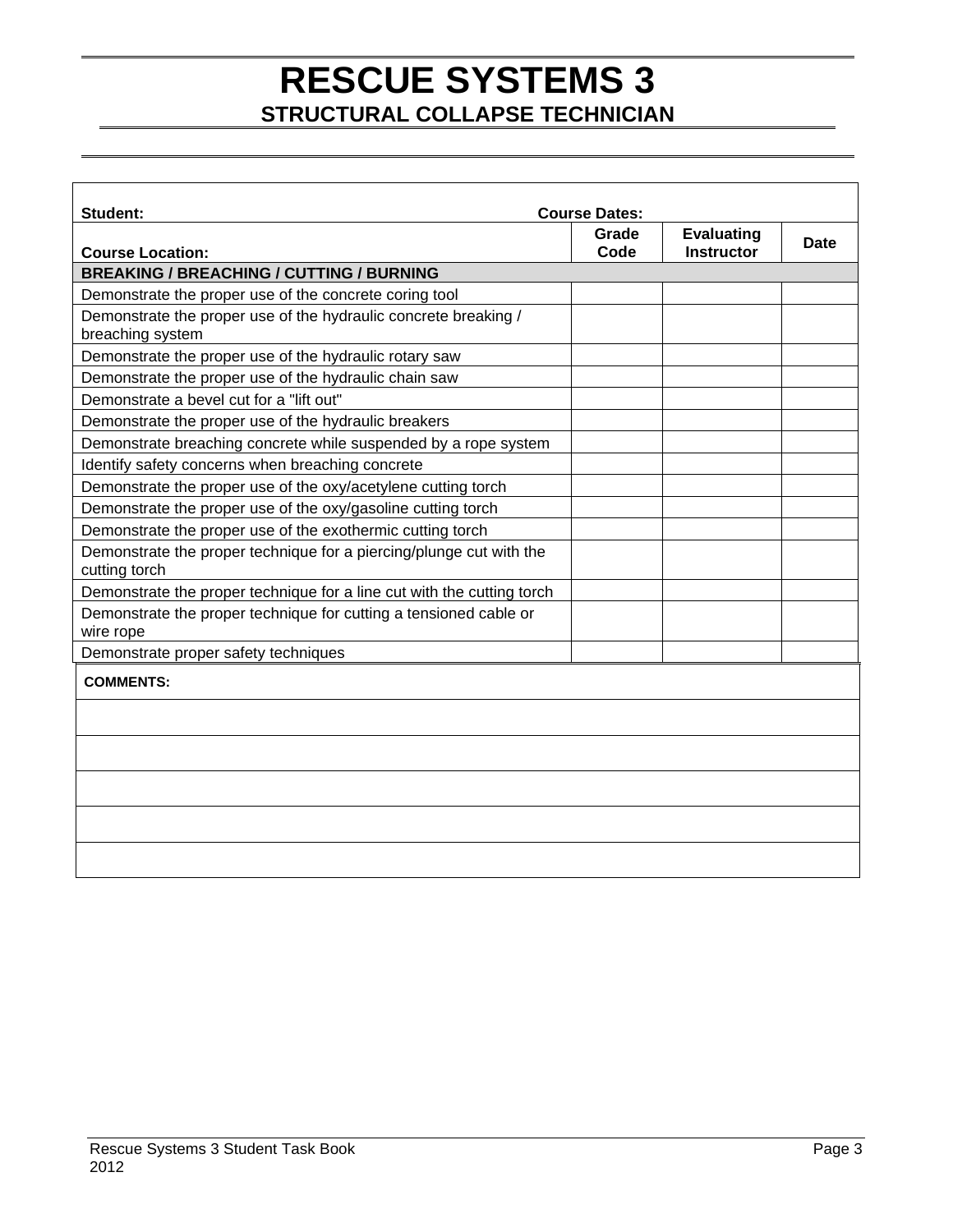| Student:                                                                              | <b>Course Dates:</b> |                                        |      |
|---------------------------------------------------------------------------------------|----------------------|----------------------------------------|------|
| <b>Course Location:</b>                                                               | Grade<br>Code        | <b>Evaluating</b><br><b>Instructor</b> | Date |
| <b>LIFTING / MOVING</b>                                                               |                      |                                        |      |
| Demonstrate the ability to accurately calculate load weights                          |                      |                                        |      |
| Demonstrate the use of levers to lift and move an object                              |                      |                                        |      |
| Demonstrate the use of pipes as rollers                                               |                      |                                        |      |
| Demonstrate the use of wood timbers as rails                                          |                      |                                        |      |
| Demonstrate the use of an inclined plane                                              |                      |                                        |      |
| Demonstrate the construction, limitations, and use of different types<br>of crib beds |                      |                                        |      |
| Demonstrate the use of pulleys for mechanical advantage and<br>change of direction    |                      |                                        |      |
| Construct a heavy lifting "A" Frame Gantry                                            |                      |                                        |      |
| Demonstrate the use of proper staffing and commands                                   |                      |                                        |      |
| Install a concrete wedge anchor and attach a swivel hoist ring                        |                      |                                        |      |
| Demonstrate proper safety techniques                                                  |                      |                                        |      |
| <b>COMMENTS:</b>                                                                      |                      |                                        |      |
|                                                                                       |                      |                                        |      |
|                                                                                       |                      |                                        |      |
|                                                                                       |                      |                                        |      |
|                                                                                       |                      |                                        |      |
|                                                                                       |                      |                                        |      |